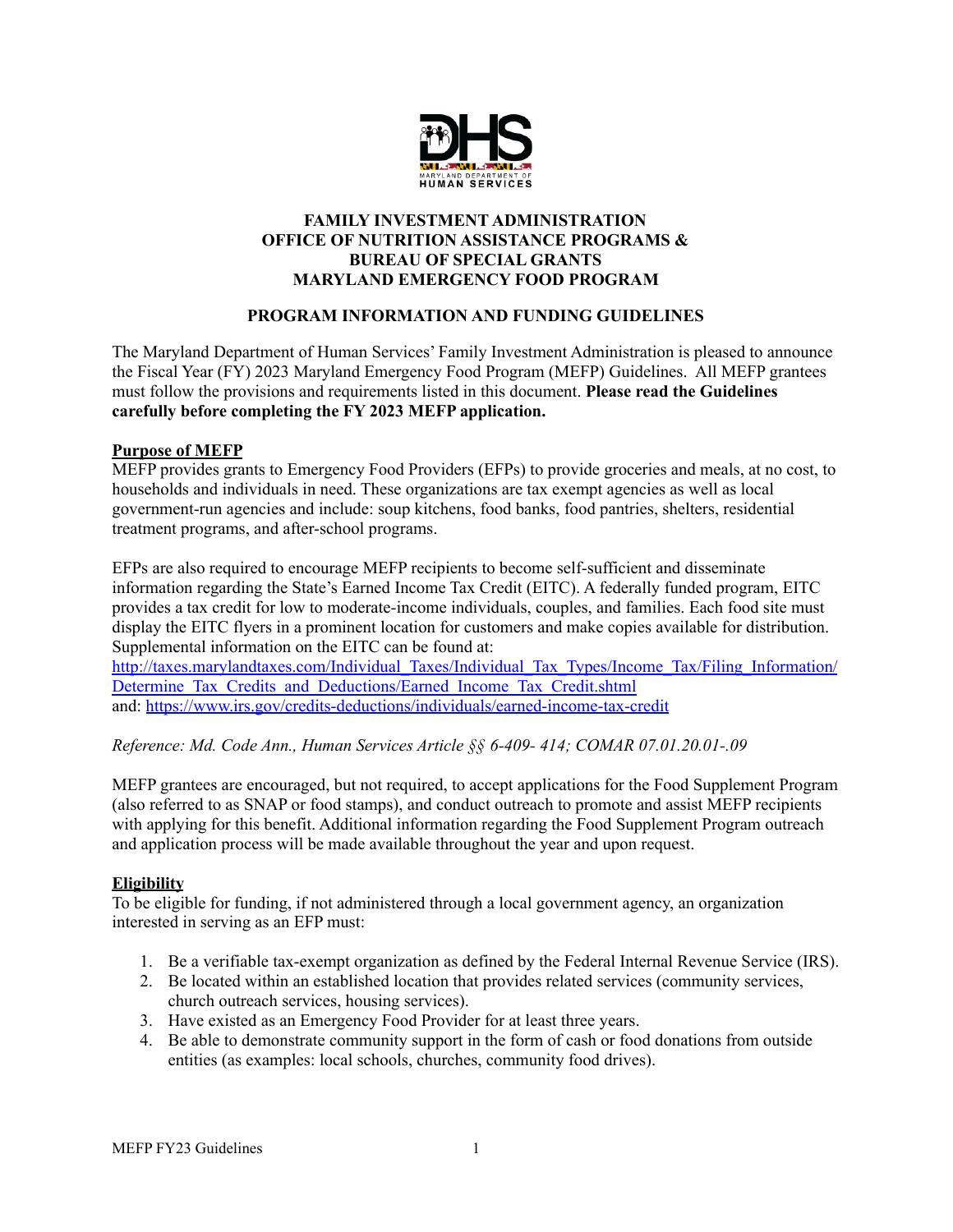## **MEFP Fund Allocation**

Funds allocated to each jurisdiction in Maryland are based on available funding and indicators of need such as: number of individuals/families living in poverty; unemployment; and number of individuals/families receiving benefits from the Food Supplement Program.

**The minimum award amount is \$2,000.00 and organizations that have not received an award in the past three years (July 1, 2019-June 30, 2020) will receive no more than that amount.**

## **MEFPApplication**

Please answer all the questions on the application accurately and thoroughly. You may use additional pages, as needed, in order to answer questions completely. Applications that are incomplete, submitted without required signatures, or without the required documentation will be deemed ineligible.

Applications are evaluated based on factors such as: the inclusion of all required **documentation and signatures**, thorough completion of all **information requested in each section** of the application, and proposed outcomes, including: specific description of how Grant funds will be used, goals for increased outreach, and explanation of need. **DHS will also review prior performance of applicants that have previously received MEFP funding when considering their new applications.**

Applicants granted MEFP funds will receive an award letter stating the terms of the agreement including: the award amount, grant year, deliverables with timelines, and DHS contact information.

MEFP funds are approved for one fiscal year. For FY 2023, the award period is **July 1, 2022 - June 30, 2023.**

**It is no longer required that an organization administering more than one food distribution program in a jurisdiction apply separately for each site or food program. The umbrella organization and fiduciary agent may submit one application for a grant that will be used to purchase food for all of their food programs in that jurisdiction. In the single application, all organizations utilizing MEFP funds for food should be identified by location, program type and population served.**

It is the responsibility of each applicant to read and become familiar with the MEFP Guidelines. A grantee's failure to meet any of the grant requirements, such as timely reporting and submission of receipts, may be prohibited from receiving subsequent grants from DHS and may be required to return the current year's grant to the State of Maryland. **Signing and submitting the application constitutes the organization's agreement to abide by the MEFP Guidelines**.

### **Application Deadline and Submission Information**

The FY 2023 MEFP applications must be received by DHS no later than 4:00 PM on Friday, March 18, 2022. Late applications will not be considered.

An application will be considered late if it was not received in the MEFP Coordinator's email inbox or, in the case of a hard copy received by DHS, by 4:00 P.M. on the due date. **It is preferable that applications are emailed.** If a grantee chooses to mail its application, DHS recommends that it only use Express Mail, Priority Mail, or Certified Mail as these are the methods for which verification can be provided of both the date and time of receipt.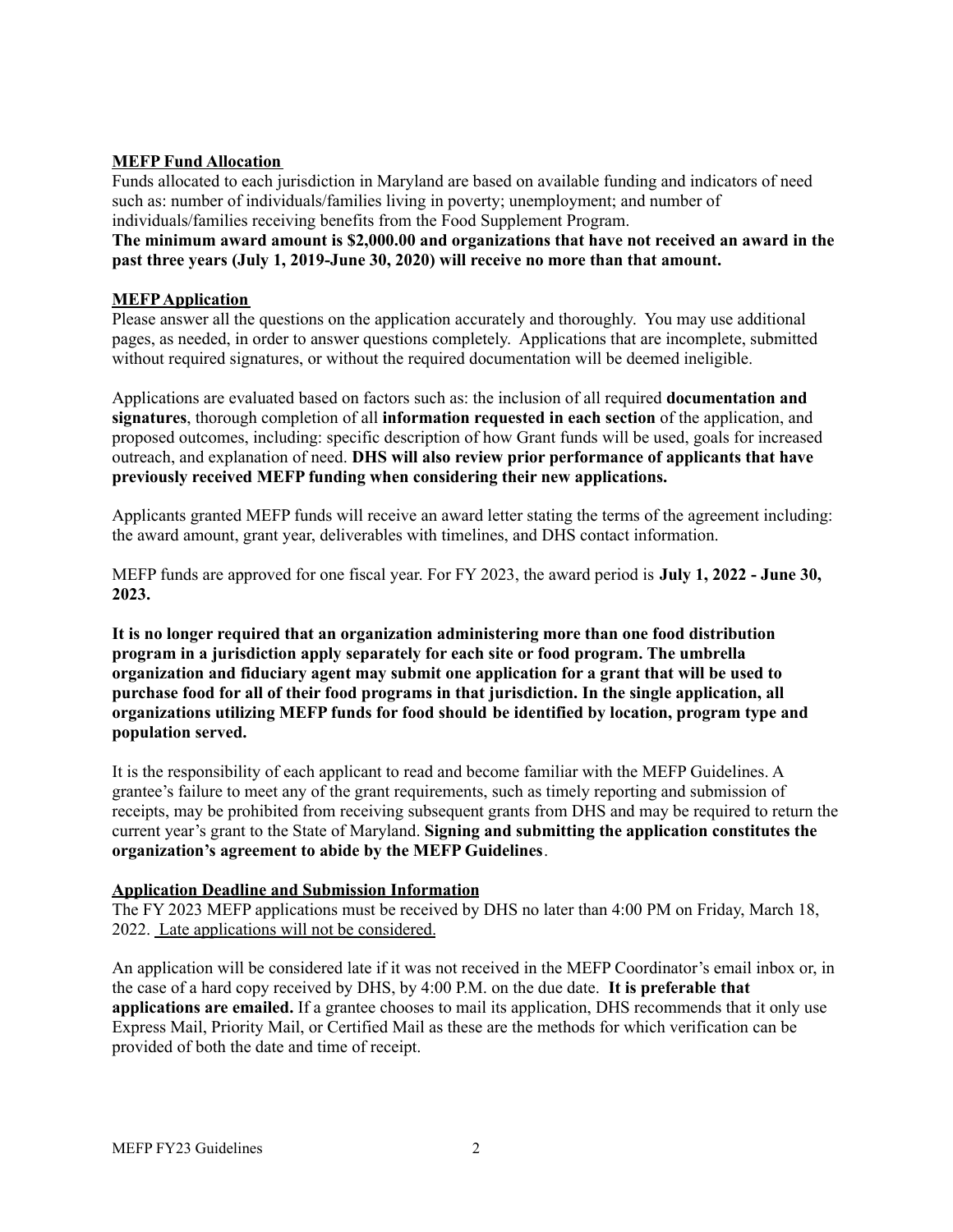Organizations submitting late applications will be notified of their ineligibility in writing. Please note that, with the exception of additional pages on which to complete an answer, changes to the application will not be permitted without prior approval of DHS.

Electronic submissions must be sent to: [BureauOf.SpecialGrants@maryland.gov](mailto:BureauOf.SpecialGrants@maryland.gov)

All mailed and hand-delivered applications must be sent to:

Maryland Department of Human Services 311 W. Saratoga Street Baltimore, Maryland 21201 Attention: Annette Jones-Wilson, 2<sup>nd</sup> Floor

# **Tax Exemption Documentation**

If applicable, documentation of your tax exempt status must be included with your application. The name of the organization on the IRS tax exemption letter must match the name on the application. If you are included in an IRS tax exemption group ruling as a member of a larger or parent organization, you must provide a statement, on official letterhead, from your parent organization verifying your inclusion in the group ruling.

If you do not have a recent version of your tax exemption documentation, please use the link to the IRS website below, locate your status information, and submit it with your application (s).

[http://apps.irs.gov/app/eos/pub78Search.do?dispatchMethod=navigateSearch&pathName=forwardToPub7](http://apps.irs.gov/app/eos/pub78Search.do?dispatchMethod=navigateSearch&pathName=forwardToPub78Search&searchChoice=pub78) [8Search&searchChoice=pub78.](http://apps.irs.gov/app/eos/pub78Search.do?dispatchMethod=navigateSearch&pathName=forwardToPub78Search&searchChoice=pub78)

Please note that if your organization is not in good standing and/or has a tax offset or lien, your **organization will not be eligible for a Fiscal Year 2023 MEFP grant.**

### **Provider Information and Program Changes**

MEFP applications must include the **full legal name** of the food program, food program director and, if applicable, the name of the sponsoring organization (church, government agency, etc.) responsible for the program. MEFP award checks will be made payable to the **legal name of the applicant organization.**

**Any changes to the food program structure, including a change in leadership or food program closure, must be communicated to the MEFP Coordinator via email within 30 days of the event.** Programs that close or suspend operations for more than 60 days must return all unspent award funds before terminating operations.

# **Demographics Data Reporting**

Applicants must accurately complete the section of the application that requests demographic and service data; population served; and number of meals and/or groceries provided. Please complete the appropriate information for your type of food program. For example, a soup kitchen, shelter, or residential treatment program should provide the number of meals served per month; whereas, a food pantry should provide the number of bags of groceries distributed per month. Applications will not be considered without this information.

### **Budget Information and References**

The budget section of the application must be accurately and thoroughly completed. MEFP funds should be kept separate from other funds on a financial statement or bookkeeping system. Records and customer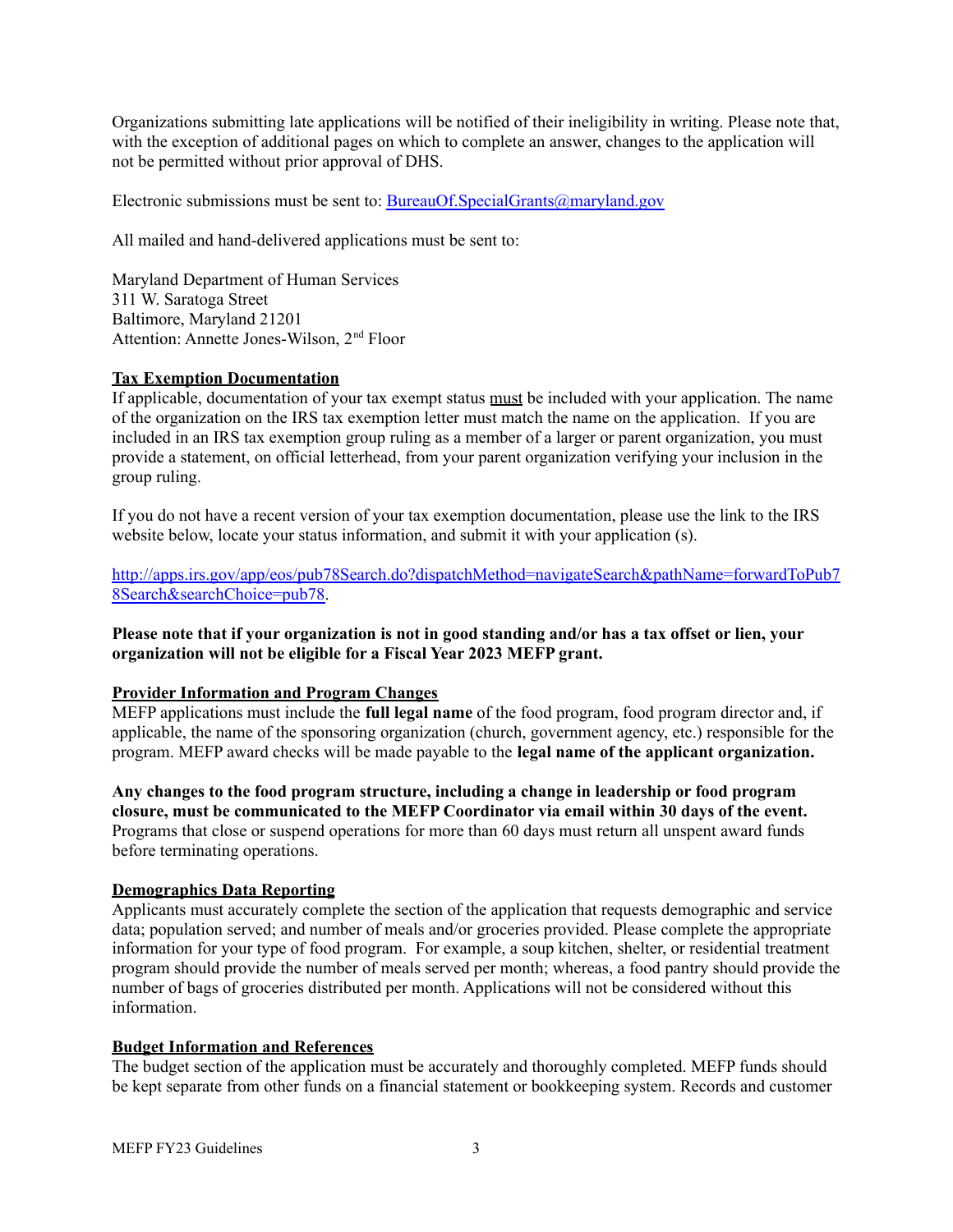files should be stored securely, in a locked room or filing cabinet. All supporting documentation must be maintained in your program files and available for review at the annual site visit and retained for a period of three years.

If your organization has not received a MEFP grant from DHS in the last three years, you must provide two letters of reference with original signatures. The letters must be from community groups or businesses with which the organization has done business. Additionally, letters of reference may be from an agency that refers customers to your organization or provides volunteers for your program. The letters must be on official letterhead, sealed in a separate envelope and mailed to Annette Jones-Wilson at the above address. The letters may not come from members of your own organization or congregation, clients of your feeding program or employees of DHS.

### **Award Use and Prohibitions**

The MEFP grant is to be used **only** to purchase food for meals and/or groceries and distributed at no cost to individuals and households identified as eligible and in need. MEFP funds may not be used for other purchases including food-related items such as cutlery, food storage containers, grocery store or other gift cards (unless designated as "food only"), paper or cleaning products. Providers are strongly encouraged to purchase food that is produced, grown and harvested in the State of Maryland and to purchase from local farmers markets when feasible and cost-effective.

Invoices alone do not constitute proof of purchase; therefore, those must be accompanied by a copy of the canceled check with the amount of the check matching the amount on the invoice.

Organizations must distribute food purchased with MEFP funds at no cost to eligible individuals or households and may not require individuals or households to purchase MEFP foods. This includes purchase through Electronic Benefits Transfer Cards (EBT). Food Supplement Program (FSP) benefits are intended for the recipient and his/her household exclusively.

#### **MEFP Food Storage and Facility Management**

All MEFP food, perishable and non-perishable, must be kept in a designated area and labeled "MEFP." Food may be stored in a separate unit or separated by labeling the individual shelves designated for MEFP food storage. MEFP storage areas and/or containers must be locked when not in use. You must also ensure that you do not distribute expired foods or dented cans and that a consistent inventory system is in place. Storage areas will be inspected during the MEFP monitoring visit.

If your organization repackages loose non-perishable or large packages of perishable food (e.g. separating bulk grains or bulk chicken breast packages into individual servings), kitchen and pantry workers must follow USDA's safe food handling program protocols. If you have questions about those protocols, please contact the MEFP Coordinator for clarification.

MEFP food programs must follow their local health department regulations for sanitation, food service, quality control and cleanliness. All MEFP providers must have rodent and insect infestation controls for their facility.

#### **Record Keeping**

Grantees must maintain accurate and detailed records regarding the use of MEFP funds. The grantees' records must include: information on the demographics of the patrons of the food program (adults, children, families, etc.) and number of bags of food distributed or number of meals served ("Units of Service") by the program to needy individuals.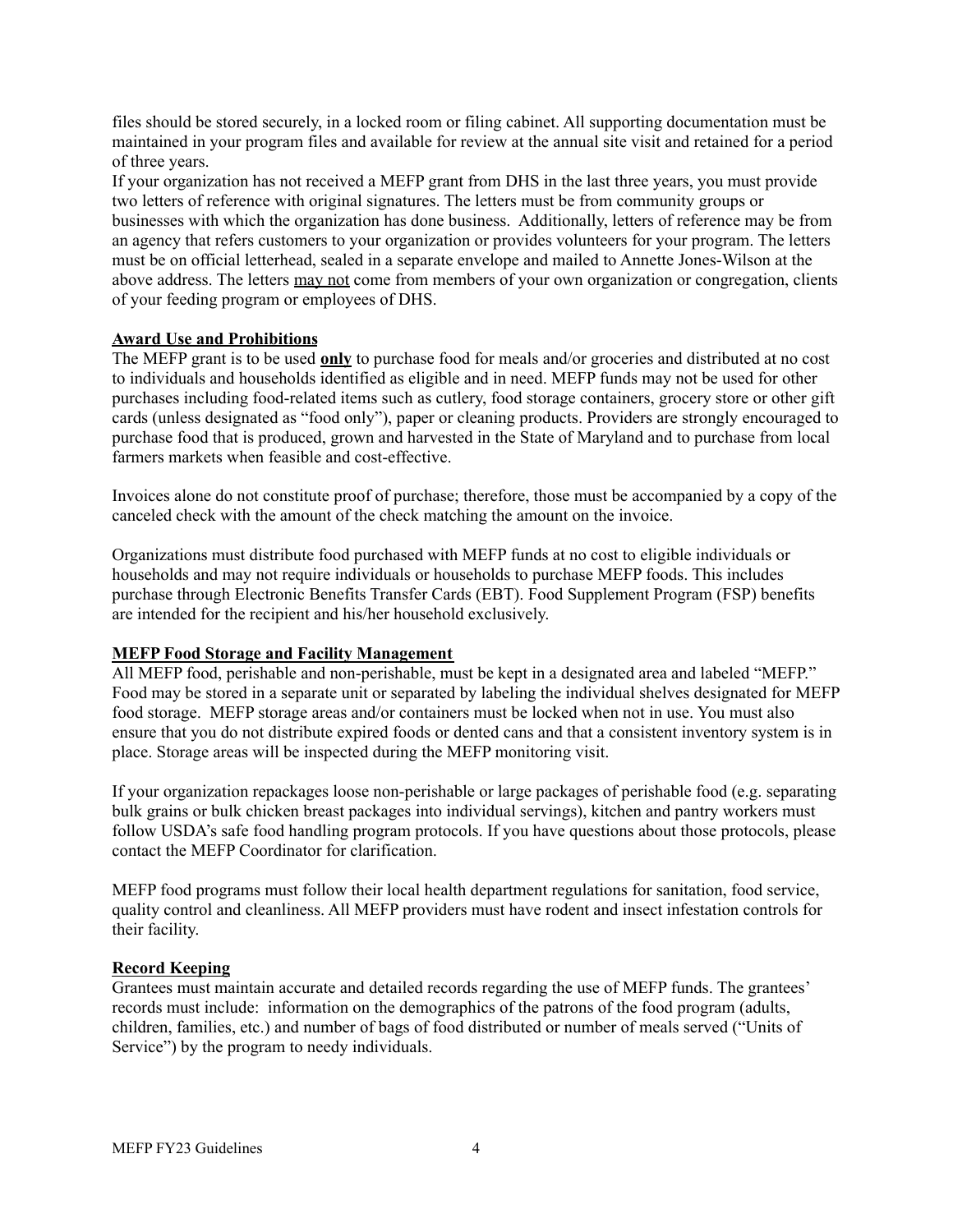Grantees must document all purchases made using the MEFP award and include proof of payment. Proof of payment documentation consists of an invoice(s) with a copy of the canceled check(s) and/or receipt(s) showing payment at point of sale. Receipts must: be legible; include the store name and date of purchase; reflect only MEFP eligible food items; and not exceed the MEFP grant amount **by more than a reasonable amount (within one hundred dollars whenever possible**). Invoices not paid in full at point of sale must be accompanied by a canceled check. All canceled checks must show legible front and back sides.

MEFP Purchases should be made separately from other funding sources. This will help alleviate any perception of misuse of state funds. Quarterly reports with receipts, canceled checks and services provided must be submitted with a total number of individuals and families served and meals and/or groceries provided using MEFP funds. **Receipts reflecting purchases funded by sources other than MEFP will not be accepted**. In this case, DHS will notify the provider, within two business days following its review of a grantee's documentation, of the grantee's requirement to submit only those receipts which reflect MEFP purchases. Receipts should already be calculated before submission. Grantees must keep copies of documents and records relating to the MEFP award in their files. The Quarterly Report template will be included with your award letter.

### **Reporting Deadlines**

Quarterly reports are due to the MEFP Coordinator Annette Jones-Wilson on or before the deadlines listed on the following page. It is preferred that the reports be emailed to: [annette.jones-wilson@maryland.gov,](mailto:annette.jones-wilson@maryland.gov) copying Office of Nutrition Assistance Programs Director, Mischelle Williams at mischelle.william[s@maryland.gov](mailto:bonnie.ariano@maryland.gov). Grantees may also mail or hand-deliver reports to the following address:

Maryland Department of Human Services 311 W. Saratoga Street Baltimore, Maryland 21201 Attention: Annette Jones-Wilson, 2<sup>nd</sup> Floor

**The reports are due each quarter, regardless of whether funds were spent during the reporting period.** When MEFP funds have not been used in a particular quarter, the food program's director **must still submit an Activity Report for that quarter noting that no MEFP funds were expended and the reason why they were not used. Once all funds have been expended and the accompanying reports submitted, no further quarterly report submissions are required.**

All records, receipts and documentation to provide proof of expenditure of grant award funds must be maintained by the recipient organization for three years.

Late submissions of reports will be documented and noted in the grantee's MEFP file as "non-compliant" for that quarter. **All instances of non-compliance will be considered when reviewing and scoring applications for subsequent MEFP grants**.

**Reminder e-mails or phone calls will not be sent out or made to programs**. Please note that the deadline for the final quarter has been shortened and fourth quarter receipts must be submitted earlier than previous quarters.

**Grantees must expend all MEFP funds by June 01, 2023 unless special permission has been given; any unexpended funds must be returned to DHS by June 30, 2023.**